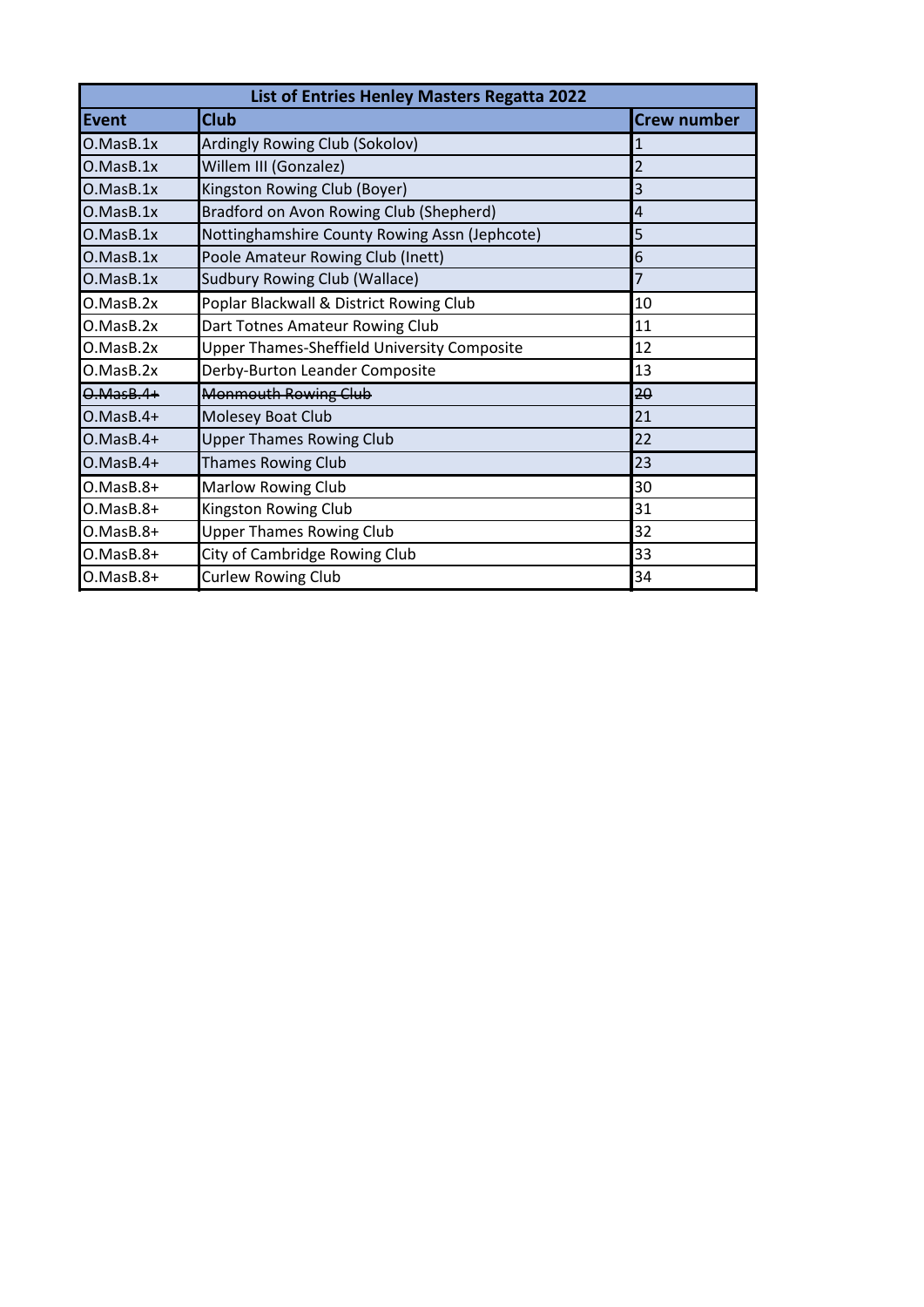| List of Entries Henley Masters Regatta 2022 |                                            |                    |
|---------------------------------------------|--------------------------------------------|--------------------|
| Event                                       | <b>Club</b>                                | <b>Crew number</b> |
| O.MasC.1x                                   | Greenbank Falmouth Rowing Club (Clarke)    | 40                 |
| O.MasC.1x                                   | Hollingworth Lake Rowing Club (Barnett)    | 41                 |
| O.MasC.1x                                   | <b>Wallingford Rowing Club (Hull)</b>      | 42                 |
| O.MasC.1x                                   | Kingston Rowing Club (Hepburn)             | 43                 |
| O.MasC.1x                                   | <b>Gravesend Rowing Club (Smith)</b>       | 44                 |
| O.MasC.1x                                   | Auriol Kensington Rowing Club (Hinestrosa) | 45                 |
| O.MasC.2x                                   | Durham Amateur Rowing Club                 | 50                 |
| O.MasC.2x                                   | <b>Putney Town Rowing Club</b>             | 51                 |
| O.MasC.2x                                   | Peterborough City-Leicester Composite      | 52                 |
| O.MasC.2x                                   | London Rowing Club                         | 53                 |
| O.MasC.2x                                   | Nottingham Rowing Club                     | 54                 |
| O.MasC.2x                                   | Marlow Rowing Club                         | 55                 |
| O.MasC.2x                                   | <b>Tideway Scullers School</b>             | 56                 |
| O.MasC.2x                                   | Abingdon Rowing Club                       | 57                 |
| O.MasC.2x                                   | <b>BTC (Southampton) Rowing Club</b>       | 58                 |
| O.MasC.2x                                   | Abingdon-Warwick Composite                 | 59                 |
| O.MasC.4-                                   | London Rowing Club                         | 70                 |
| O.MasC.4-                                   | <b>HSBC Rowing Club</b>                    | 71                 |
| O.MasC.4-                                   | Lymington Amateur Rowing Club              | 72                 |
| O.MasC.4x                                   | Marlow Rowing Club (Downes)                | 80                 |
| O.MasC.4x                                   | Chinook Performance Racing, USA            | 81                 |
| O.MasC.4x                                   | Marlow Rowing Club (Gaca)                  | 82                 |
| O.MasC.4x                                   | Putney Town-Weybridge Composite            | 83                 |
| $O.MasC.8+$                                 | <b>Agecroft Rowing Club</b>                | 90                 |
| O.MasC.8+                                   | <b>Crabtree Boat Club</b>                  | 91                 |
| O.MasC.8+                                   | <b>Team Keane Sculling School</b>          | 92                 |
| O.MasC.8+                                   | <b>Marlow Rowing Club</b>                  | 93                 |
| O.MasC.8+                                   | London Rowing Club                         | 94                 |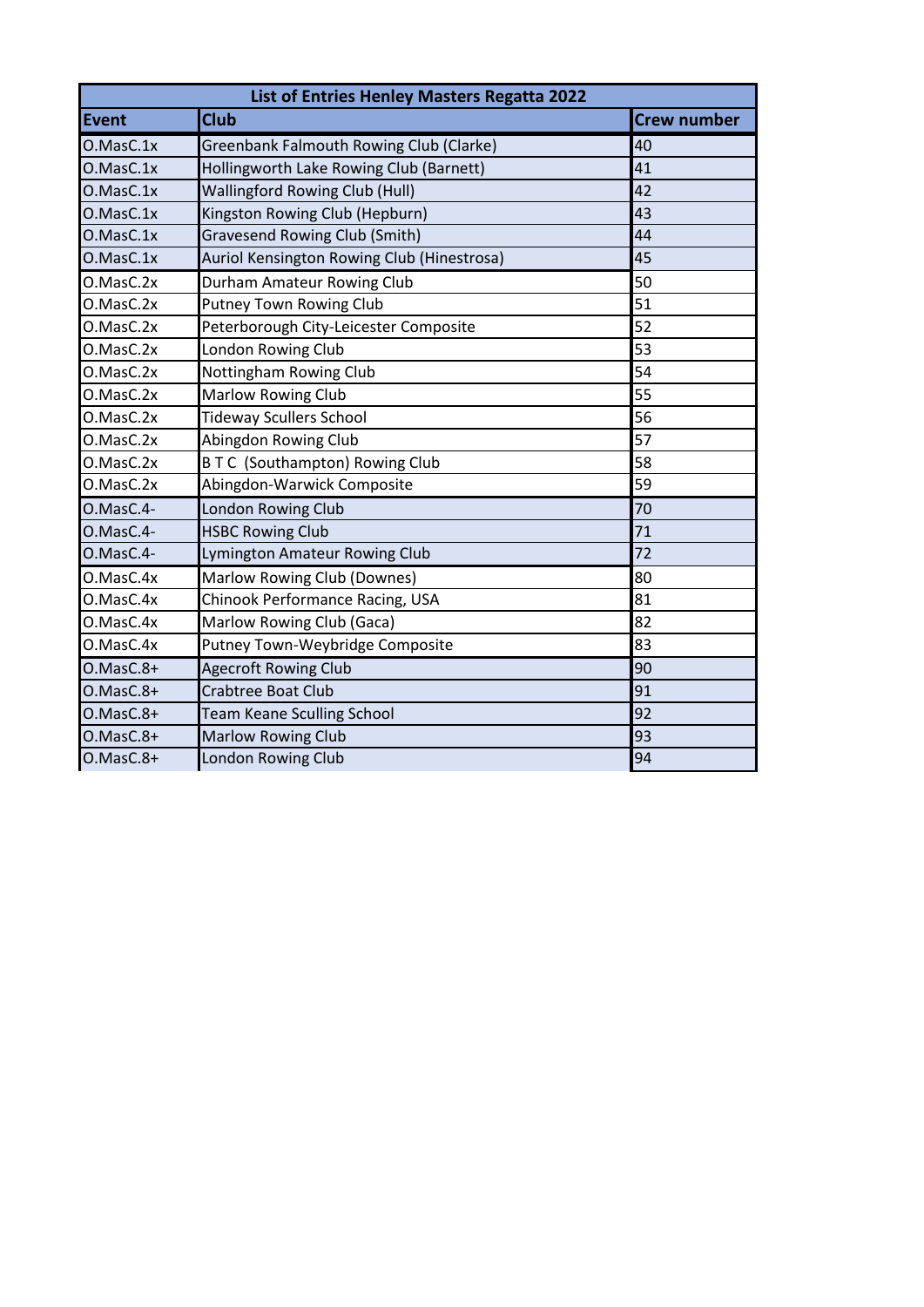| List of Entries Henley Masters Regatta 2022 |                                                       |                    |  |
|---------------------------------------------|-------------------------------------------------------|--------------------|--|
| Event                                       | <b>Club</b>                                           | <b>Crew number</b> |  |
| O.MasD.1x                                   | Tees Rowing Club (Manners)                            | 100                |  |
| O.MaSD.1x                                   | Weybridge Rowing Club (Leonard)                       | 101                |  |
| O.MaSD.1x                                   | York City Rowing Club (Fricker)                       | 102                |  |
| O.MasD.1x                                   | Rob Roy Boat Club (Graf)                              | 103                |  |
| O.MasD.1x                                   | Minerva Bath Rowing Club (Knight)                     | 104                |  |
| O.MasD.2-                                   | Crabtree Boat Club                                    | 110                |  |
| O.MasD.2-                                   | <b>Ardingly Rowing Club</b>                           | 111                |  |
| O.MasD.2-                                   | <b>Guildford Rowing Club</b>                          | 112                |  |
| O.MasD.2-                                   | <b>Stourport Boat Club</b>                            | 113                |  |
| O.MasD.2-                                   | <b>Upper Thames Rowing Club (Horne)</b>               | 114                |  |
| O.MasD.2-                                   | <b>Texas Rowing Center, Austin, TX, United States</b> | 115                |  |
| O.MasD.2-                                   | Grosvenor Rowing Club, Chester                        | 116                |  |
| O.MasD.2x                                   | Hollingworth Lake Rowing Club                         | 120                |  |
| O.MasD.2x                                   | <b>Avon County Rowing Club</b>                        | 121                |  |
| $0.04$ $0.04$ $0.04$ $0.04$                 | <b>Exeter Rowing Club</b>                             | 122                |  |
| O.MasD.2x                                   | Rob Roy Boat Club                                     | 123                |  |
| O.MasD.2x                                   | <b>Bewl Bridge Rowing Club</b>                        | 124                |  |
| O.MasD.4-                                   | Grosvenor Rowing Club, Chester                        | 130                |  |
| O.MasD.4-                                   | <b>Bewl Bridge Rowing Club</b>                        | 131                |  |
| O.MasD.4-                                   | Monmouth Rowing Club                                  | 132                |  |
| O.MasD.4-                                   | <b>Christchurch Rowing Club</b>                       | 133                |  |
| O.MasD.4-                                   | York City Rowing Club                                 | 134                |  |
| $0.MasD.4+$                                 | <b>Upper Thames Rowing Club</b>                       | 140                |  |
| $0.MasD.4+$                                 | Cantabrigian Rowing Club                              | 141                |  |
| $0.MasD.4+$                                 | <b>Thames Rowing Club</b>                             | 142                |  |
| $O.MasD.4+$                                 | Grosvenor Rowing Club, Chester                        | 143                |  |
| O.MasD.4+                                   | York City Rowing Club                                 | 144                |  |
| O.MasD.4x                                   | <b>Bewl Bridge Rowing Club</b>                        | 150                |  |
| O.MasD.4x                                   | <b>Ardingly Composite</b>                             | 151                |  |
| O.MasD.4x                                   | <b>Upper Thames Rowing Club</b>                       | 152                |  |
| O.MasD.4x                                   | <b>Upton Rowing Club</b>                              | 153                |  |
| O.MasD.4x                                   | <b>Eton Excelsior Rowing Club</b>                     | 154                |  |
| $0.MasD.8+$                                 | Nottingham and Union Rowing Club                      | 160                |  |
| O.MasD.8+                                   | Yale Old Fellows Rowing Association, United States    | 161                |  |
| O.MasD.8+                                   | Bewl Bridge Rowing Club                               | 162                |  |
| O.MasD.8+                                   | Molesey Boat Club                                     | 163                |  |
| O.MasD.8+                                   | Chinook Performance Racing, USA                       | 164                |  |
| O.MasD.8+                                   | Kingston Rowing Club                                  | 165                |  |
| O.MasD.8+                                   | Marin Rowing Association, USA                         | 166                |  |
| O.MasD.8+                                   | Cantabrigian Rowing Club                              | 167                |  |
| O.MasD.8+                                   | Nottingham Rowing Club                                | 168                |  |
| O.MasD.8+                                   | <b>Upper Thames Rowing Club</b>                       | 169                |  |
| $0.MasD.8+$                                 | <b>Walton Rowing Club</b>                             | 170                |  |
| $0.MasD.8+$                                 | Dart Totnes Amateur Rowing Club                       | 171                |  |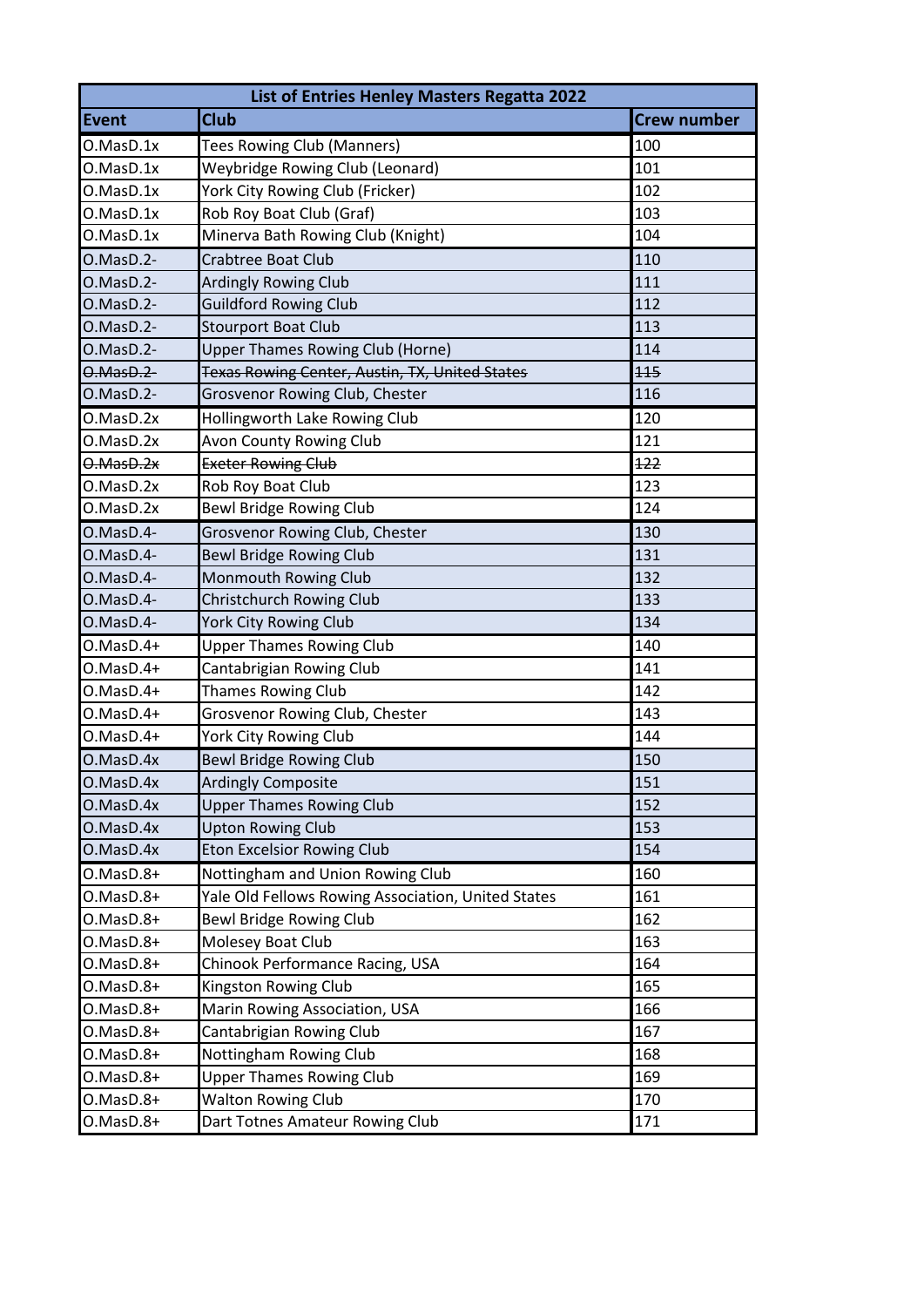| <b>List of Entries Henley Masters Regatta 2022</b> |                                                     |                    |
|----------------------------------------------------|-----------------------------------------------------|--------------------|
| Event                                              | <b>Club</b>                                         | <b>Crew number</b> |
| O.MasE.1x                                          | Tideway Scullers School (O'Sullivan)                | 180                |
| O.MasE.1x                                          | Kingston Rowing Club (Young)                        | 181                |
| O.MasE.1x                                          | <b>Reading Rowing Club (Schonauer)</b>              | 182                |
| O.MasE.1x                                          | <b>Walbrook Rowing Club (Robinson)</b>              | 183                |
| O.MasE.1x                                          | Parr's Priory Rowing Club (Forczek)                 | 184                |
| O.MasE.1x                                          | Wassersportverein Ottensheim, Austria (Hausleitner) | 185                |
| O.MasE.1x                                          | Cercle du Confluent Andresy, France (Protois)       | 186                |
| O.MasE.1x                                          | Quintin Boat Club (Almand)                          | 187                |
| O.MasE.2x                                          | Grosvenor Rowing Club, Chester                      | 200                |
| O.MasE.2x                                          | Chateau-Gontier-Manosque Composite                  | 201                |
| O.MasE.2x                                          | <b>Ardingly Rowing Club</b>                         | 202                |
| O.MasE.2x                                          | <b>Upper Thames Rowing Club</b>                     | 203                |
| O.MasE.2x                                          | <b>Llandaff Rowing Club</b>                         | 204                |
| O.MasE.2x                                          | York City Rowing Club                               | 205                |
| O.MasE.2x                                          | <b>Reading Rowing Club</b>                          | 206                |
| O.MasE.2x                                          | <b>Tideway Scullers School</b>                      | 207                |
| O.MasE.2x                                          | Abingdon Rowing Club                                | 208                |
| O.MasE.2x                                          | Lymington Amateur Rowing Club                       | 209                |
| O.MasE.2x                                          | Monmouth Rowing Club                                | 210                |
| O.MasE.4-                                          | City of Bristol Rowing Club                         | 220                |
| O.MasE.4-                                          | <b>Wallingford Rowing Club</b>                      | 221                |
| O.MasE.4-                                          | Royal Air Force Rowing Club                         | 222                |
| O.MasE.4-                                          | Minerva Bath Rowing Club                            | 223                |
| O.MasE.4-                                          | <b>Broxbourne Rowing Club</b>                       | 224                |
| O.MasE.4-                                          | <b>Tyne Amateur Rowing Club</b>                     | 225                |
| O.MasE.4+                                          | <b>Tideway Scullers School</b>                      | 230                |
| O.MasE.4+                                          | <b>Upper Thames Rowing Club</b>                     | 231                |
| O.MasE.4+                                          | <b>Star-Bedford Composite</b>                       | 232                |
| O.MasE.4+                                          | Pengwern Boat Club                                  | 233                |
| $O.MasE.4+$                                        | Marin Rowing Association, USA                       | 234                |
| O.MasE.4+                                          | Grosvenor Rowing Club, Chester                      | 235                |
| O.MasE.4x                                          | <b>Marlow Rowing Club</b>                           | 240                |
| O.MasE.4x                                          | Club Nautique d'Annecy Composite                    | 241                |
| O.MasE.4x                                          | <b>Tees Rowing Club</b>                             | 242                |
| O.MasE.4x                                          | Norwich Rowing Club                                 | 243                |
| O.MasE.4x                                          | Detroit Boat Club, USA                              | 244                |
| O.MasE.4x                                          | St Ives Rowing Club                                 | 245                |
| O.MasE.4x                                          | <b>Hexham Rowing Club</b>                           | 246                |
| O.MasE.4x                                          | <b>Upton Rowing Club</b>                            | 247                |
| O.MasE.4x                                          | <b>Tideway Scullers School</b>                      | 248                |
| O.MasE.4x                                          | Minerva Bath Rowing Club                            | 249                |
| O.MasE.4x                                          | <b>Twickenham Rowing Club</b>                       | 250                |
| O.MasE.4x                                          | Christchurch Rowing Club                            | 251                |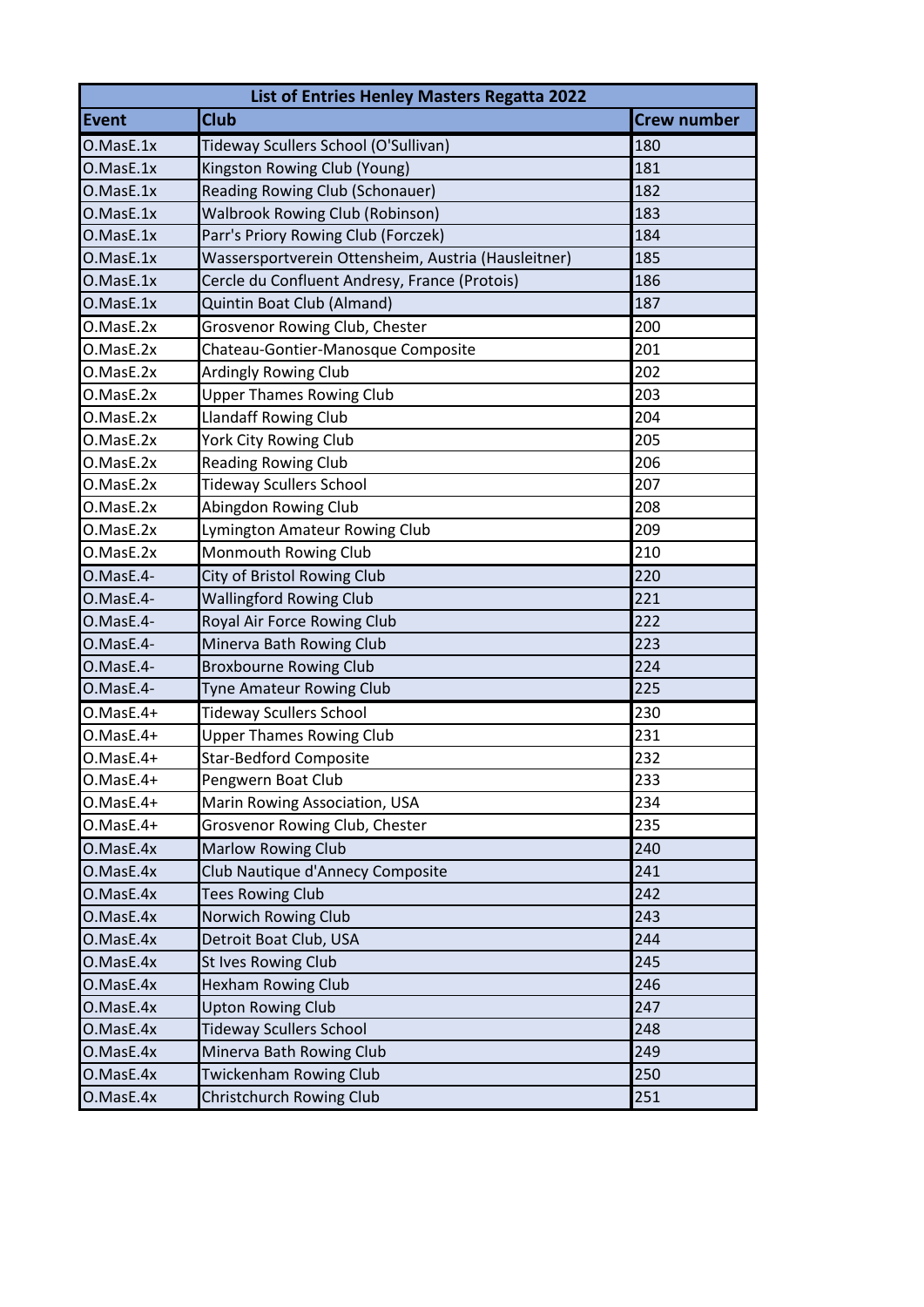| List of Entries Henley Masters Regatta 2022 |                                                |                    |
|---------------------------------------------|------------------------------------------------|--------------------|
| <b>Event</b>                                | <b>Club</b>                                    | <b>Crew number</b> |
| O.MasE.8+                                   | Peterborough City Rowing Club                  | 260                |
| $O.MasE.8+$                                 | Crabtree Boat Club                             | 261                |
| O.MasE.8+                                   | <b>Nottingham Rowing Club</b>                  | 262                |
| O.MasE.8+                                   | Monmouth Rowing Club                           | 263                |
| O.MasE.8+                                   | Marin Rowing Association, USA                  | 264                |
| O.MasE.8+                                   | Club Nautique d'Annecy, France                 | 265                |
| O.MasE.8+                                   | <b>Upper Thames Rowing Club</b>                | 266                |
| O.MasF.1x                                   | Bentham Boat Club (Tosic)                      | 270                |
| O.MasF.1x                                   | Deben Rowing Club (Streat)                     | 271                |
| O.MasF.1x                                   | Stourport Boat Club (Gwilliam)                 | 272                |
| O.MasF.1x                                   | Norwich Rowing Club (Audinis)                  | 273                |
| O.MasF.1x                                   | <b>Gloucester Rowing Club (Lowe)</b>           | 274                |
| O.MasF.1x                                   | Tideway Scullers School (Earnshaw)             | 275                |
| O.MasF.1x                                   | Portora Boat Club, Ireland (Murphy)            | 276                |
| O.MasF.1x                                   | Fulham Reach Boat Club (MacDonald)             | 277                |
| O.MasF.2x                                   | <b>Bentham Boat Club</b>                       | 290                |
| O.MasF.2x                                   | Rio Salado Rowing Club, Arizona, USA           | 291                |
| O.MasF.2x                                   | <b>Sudbury Rowing Club</b>                     | 292                |
| O.MasF.2x                                   | Leicester Rowing Club                          | 293                |
| O.MasF.4-                                   | Falkenbergs-Hollingworth Lake-Newark Composite | 300                |
| O.MasF.4-                                   | <b>Reading Rowing Club</b>                     | 301                |
| O.MasF.4-                                   | <b>Bedford Rowing Club</b>                     | 302                |
| O.MasF.4-                                   | London/Westminster Composite                   | 303                |
| O.MasF.4+                                   | York City Rowing Club                          | 310                |
| $O.MasF.4+$                                 | Marlow Rowing Club                             | 311                |
| $O.MasF.4+$                                 | Los Angeles Rowing Club, United States         | 312                |
| $O.MasF.4+$                                 | Abingdon Rowing Club                           | 313                |
| O.MasF.4x                                   | <b>Upper Thames Rowing Club</b>                | 320                |
| O.MasF.4x                                   | Norwich Rowing Club                            | 321                |
| O.MasF.4x                                   | Bradford on Avon Rowing Club                   | 322                |
| O.MasF.4x                                   | <b>Worcester Rowing Club</b>                   | 323                |
| O.MasF.4x                                   | <b>Newark Rowing Club</b>                      | 324                |
| O.MasF.8+                                   | Maidstone Invicta Rowing Club                  | 330                |
| O.MasF.8+                                   | UL Tyrian Club                                 | 331                |
| O.MasF.8+                                   | Chinook Performance Racing, USA                | 332                |
| O.MasF.8+                                   | Molesey Boat Club                              | 333                |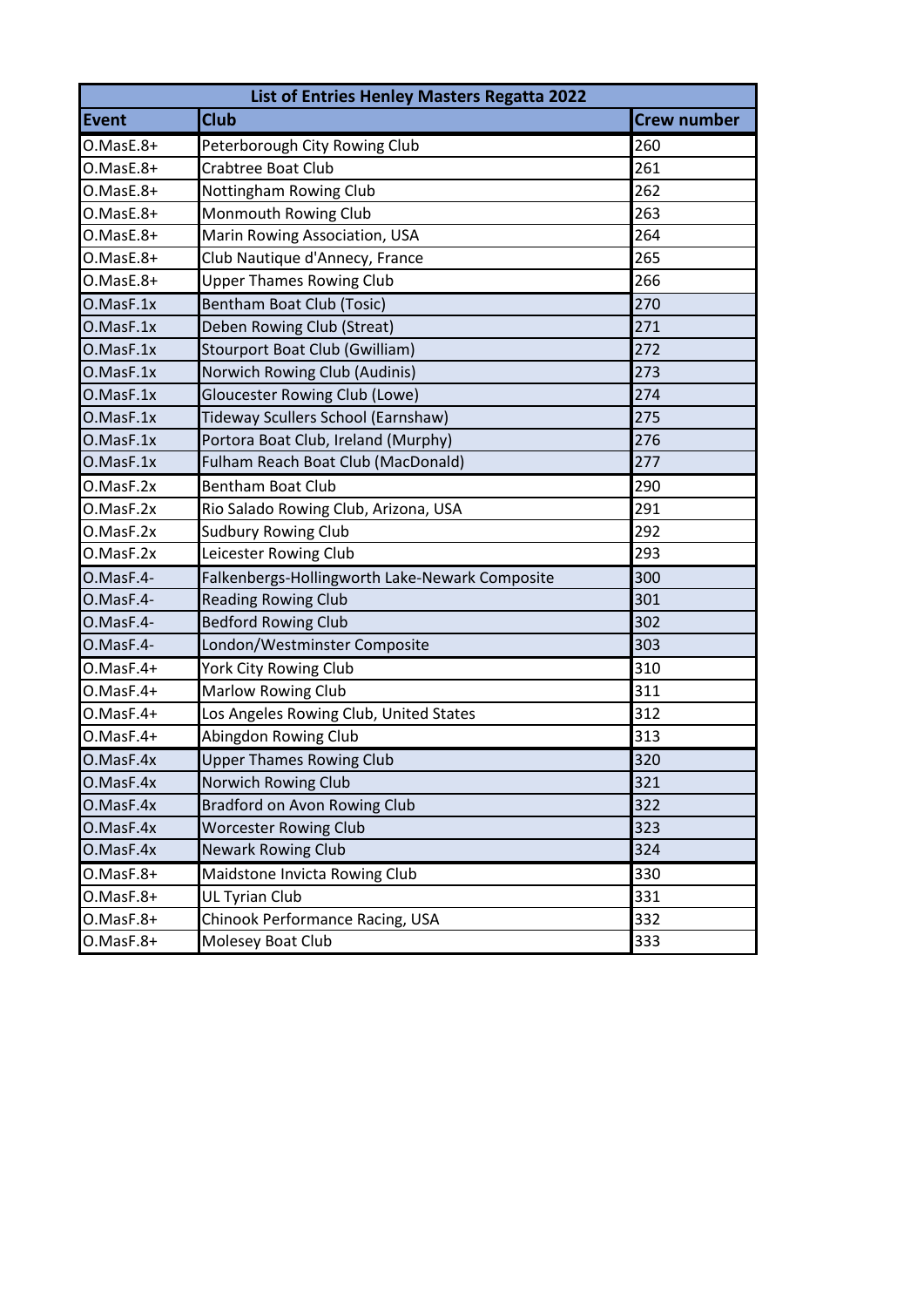| List of Entries Henley Masters Regatta 2022 |                                                    |                    |
|---------------------------------------------|----------------------------------------------------|--------------------|
| Event                                       | <b>Club</b>                                        | <b>Crew number</b> |
| O.MasG.1x                                   | Ratzeburger Ruderclub, Germany (Von Behr)          | 340                |
| O.MasG.1x                                   | Agecroft Rowing Club (Aldridge)                    | 341                |
| O.MasG.1x                                   | Maidstone Invicta Rowing Club (Harlow)             | 342                |
| O.MasG.1x                                   | Tideway Scullers School (Alloway)                  | 343                |
| O.MasG.2x                                   | Durham Amateur Rowing Club                         | 350                |
| O.MasG.2x                                   | Melbourne-Mackay Composite                         | 351                |
| O.MasG.2x                                   | Norwich Rowing Club                                | 352                |
| O.MasG.2x                                   | Stirling-Castle Semple Composite                   | 353                |
| O.MasG.2x                                   | <b>Tees Rowing Club</b>                            | 354                |
| O.MasG.2x                                   | <b>Llandaff Rowing Club</b>                        | 355                |
| O.MasG.2x                                   | <b>Reading Rowing Club</b>                         | 356                |
| $0.00$ $0.00$ $0.00$                        | <b>Walton Rowing Club</b>                          | 357                |
| O.MasG.2x                                   | <b>Worcester Rowing Club</b>                       | 358                |
| O.MasG.2x                                   | Dart Totnes Amateur Rowing Club                    | 359                |
| O.MasG.4-                                   | Nottingham-Derwent Composite                       | 370                |
| O.MasG.4-                                   | West End Rowing Club, New Zealand                  | 371                |
| O.MasG.4-                                   | <b>Avon County Rowing Club</b>                     | 372                |
| O.MasG.4-                                   | <b>Walton Rowing Club</b>                          | 373                |
| O.MasG.4+                                   | Nottingham-Derwent Composite                       | 380                |
| $0.MasG.4+$                                 | <b>Bentham Boat Club</b>                           | 381                |
| $0.MasG.4+$                                 | <b>Star-Bedford Composite</b>                      | 382                |
| $0.$ Mas $G.4+$                             | <b>Broxbourne Rowing Club</b>                      | 383                |
| O.MasG.4x                                   | West End Rowing Club, New Zealand                  | 390                |
| O.MasG.4x                                   | <b>Marlow Rowing Club</b>                          | 391                |
| O.MasG.4x                                   | <b>Ardingly Rowing Club</b>                        | 392                |
| O.MasG.4x                                   | <b>Upper Thames-Melbourne University Composite</b> | 393                |
| O.MasG.4x                                   | Crefelder-Dart Totnes Composite                    | 394                |
| O.MasG.4x                                   | Sons of the Thames Rowing Club                     | 395                |
| O.MasG.4x                                   | Grosvenor Rowing Club, Chester                     | 396                |
| $0.$ Mas $G.8+$                             | <b>Star-Bedford Composite</b>                      | 400                |
| O.MasG.8+                                   | <b>Putney Town Rowing Club</b>                     | 401                |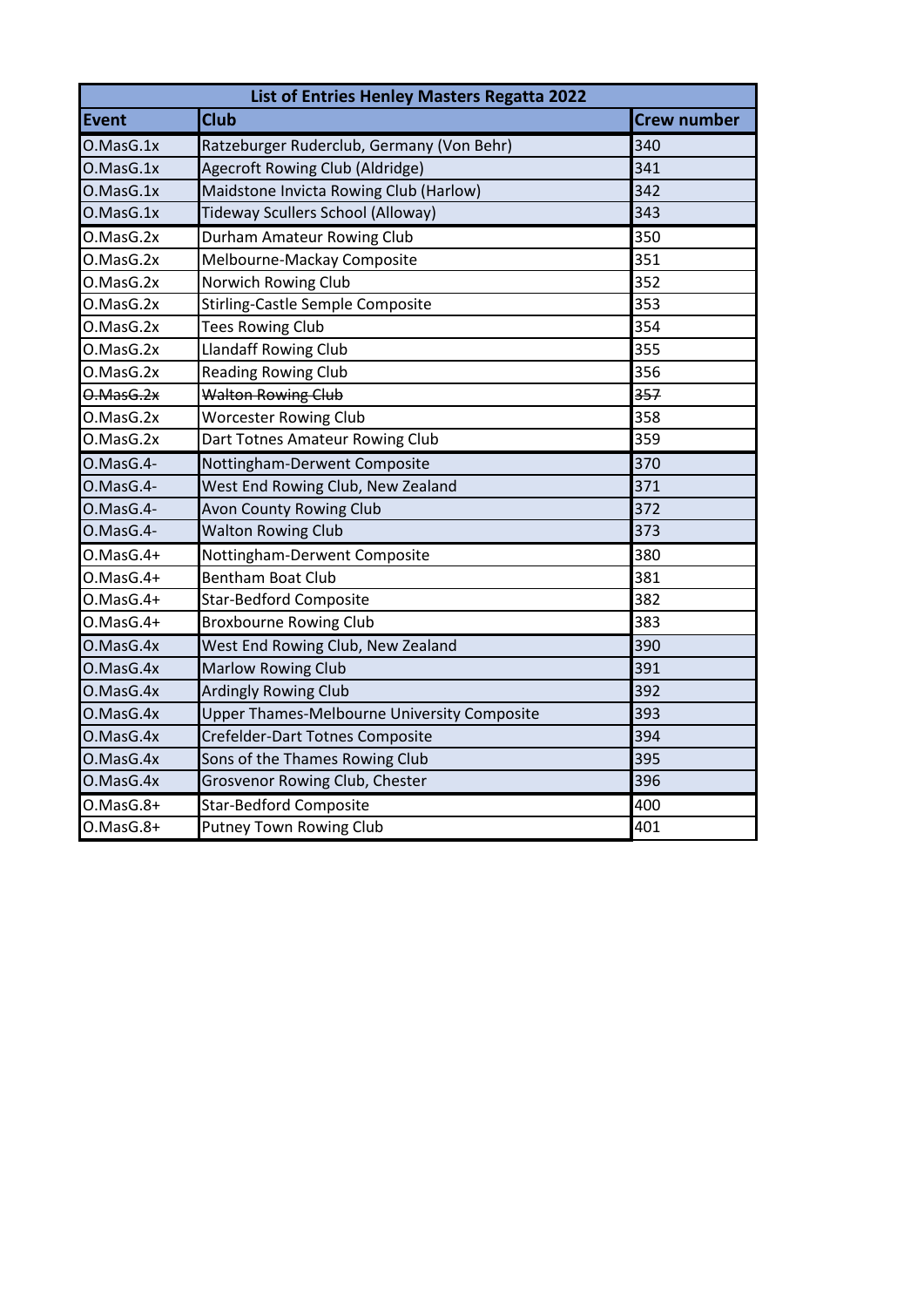|                 | List of Entries Henley Masters Regatta 2022        |                    |  |
|-----------------|----------------------------------------------------|--------------------|--|
| Event           | <b>Club</b>                                        | <b>Crew number</b> |  |
| O.Mash.1x       | Poplar Blackwall & District Rowing Club (Milligan) | 410                |  |
| O.Mash.1x       | Durham Amateur Rowing Club (Jaggard)               | 411                |  |
| O.MasH.1x       | <b>Wallingford Rowing Club (Parry)</b>             | 412                |  |
| O.Mash.1x       | Weybridge Rowing Club (Spittle)                    | 413                |  |
| O.MasH.4-       | Nottingham Rowing Club                             | 420                |  |
| O.MasH.4-       | Minerva Bath Composite (Masters J)                 | 421                |  |
| O.MasH.4-       | <b>Reading Rowing Club</b>                         | 422                |  |
| $O.Mash.4+$     | Derby Rowing Club                                  | 430                |  |
| $O.Mash.4+$     | <b>Reading Rowing Club</b>                         | 431                |  |
| O.MasH.4x       | <b>Tees Rowing Club</b>                            | 440                |  |
| O.MasH.4x       | Dart Totnes Composite                              | 441                |  |
| O.MasH.4x       | <b>Guildford Composite</b>                         | 442                |  |
| O.MasH.4x       | <b>Upper Thames-Derwent Composite</b>              | 443                |  |
| $O.Mash.8+$     | <b>Quintin Boat Club</b>                           | 450                |  |
| $O.Mash.8+$     | Lea Rowing Club                                    | 451                |  |
| O.Masl.1x       | Bair Island Aquatic Centre, USA (Murfit)           | 460                |  |
| O.Masl.1x       | <b>Upper Thames Rowing Club (Gullett)</b>          | 461                |  |
| $0.$ Masl $.1x$ | San Diego Rowing Club, USA (Orsi)                  | 462                |  |
| O.Masl.1x       | <b>Wallingford Rowing Club (Morris)</b>            | 463                |  |
| O.Masl.1x       | Rio Salado Rowing Club, Arizona, USA (Abelson)     | 464                |  |
| O.Masl.1x       | <b>Upper Thames Rowing Club (Petelin)</b>          | 465                |  |
| O.Masl.1x       | <b>Wallingford Rowing Club (Parry)</b>             | 466                |  |
| O.Masl.2x       | <b>Guildford -Southsea Composite</b>               | 470                |  |
| O.Masl.2x       | Ruderclub Greifensee, Switzerland                  | 471                |  |
| O.Masl.2x       | Carrick Rowing Club, Cornwall                      | 472                |  |
| O.MasJ.1x       | BTC (Southampton) Rowing Club (Green)              | 480                |  |
| O.MasJ.1x       | <b>Upper Thames Rowing Club (Lincoln)</b>          | 481                |  |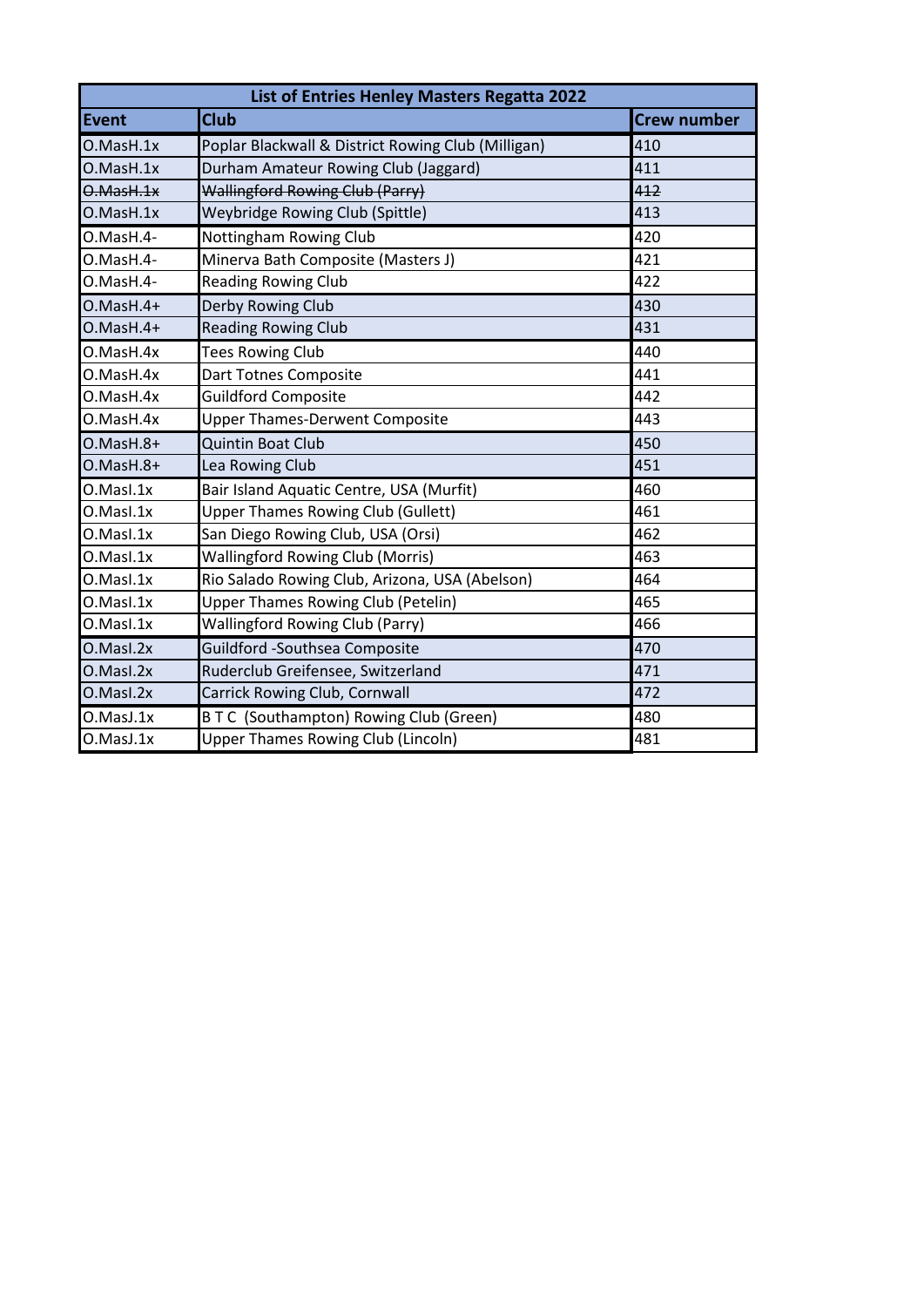| List of Entries Henley Masters Regatta 2022 |                                              |                    |
|---------------------------------------------|----------------------------------------------|--------------------|
| Event                                       | <b>Club</b>                                  | <b>Crew number</b> |
| W.MasB.1x                                   | Greenbank Falmouth Rowing Club (Lewis)       | 490                |
| W.MasB.1x                                   | Putney Town Rowing Club (Culley)             | 491                |
| W.MasB.1x                                   | Peterborough City Rowing Club (Read)         | 492                |
| W.MasB.1x                                   | City of Oxford Rowing Club (Carré)           | 493                |
| W.MasB.1x                                   | Mortlake Anglian & Alpha Boat Club (Dadlani) | 494                |
| W.MasB.1x                                   | Henley Rowing Club (Spitzer)                 | 495                |
| W.MasB.2x                                   | <b>Twickenham Rowing Club</b>                | 500                |
| W.MasB.2x                                   | Bewl Bridge Rowing Club                      | 501                |
| W.MasB.2x                                   | <b>St Andrew Boat Club</b>                   | 502                |
| W.MasB.2x                                   | <b>Ardingly Rowing Club</b>                  | 503                |
| $W.MasB.4+$                                 | <b>Marlow Rowing Club</b>                    | 510                |
| $W.MasB.4+$                                 | <b>Thames Rowing Club</b>                    | 511                |
| W.MasB.4x                                   | Mortlake Anglian & Alpha Boat Club           | 520                |
| W.MasB.4x                                   | Nottingham Composite                         | 521                |
| W.MasB.4x                                   | Clydesdale-Glasgow Composite                 | 522                |
| W.MasB.4x                                   | <b>Walton Rowing Club</b>                    | 523                |
| $W.MasB.8+$                                 | City of Oxford Rowing Club                   | 530                |
| W.MasB.8+                                   | Lea Rowing Club                              | 531                |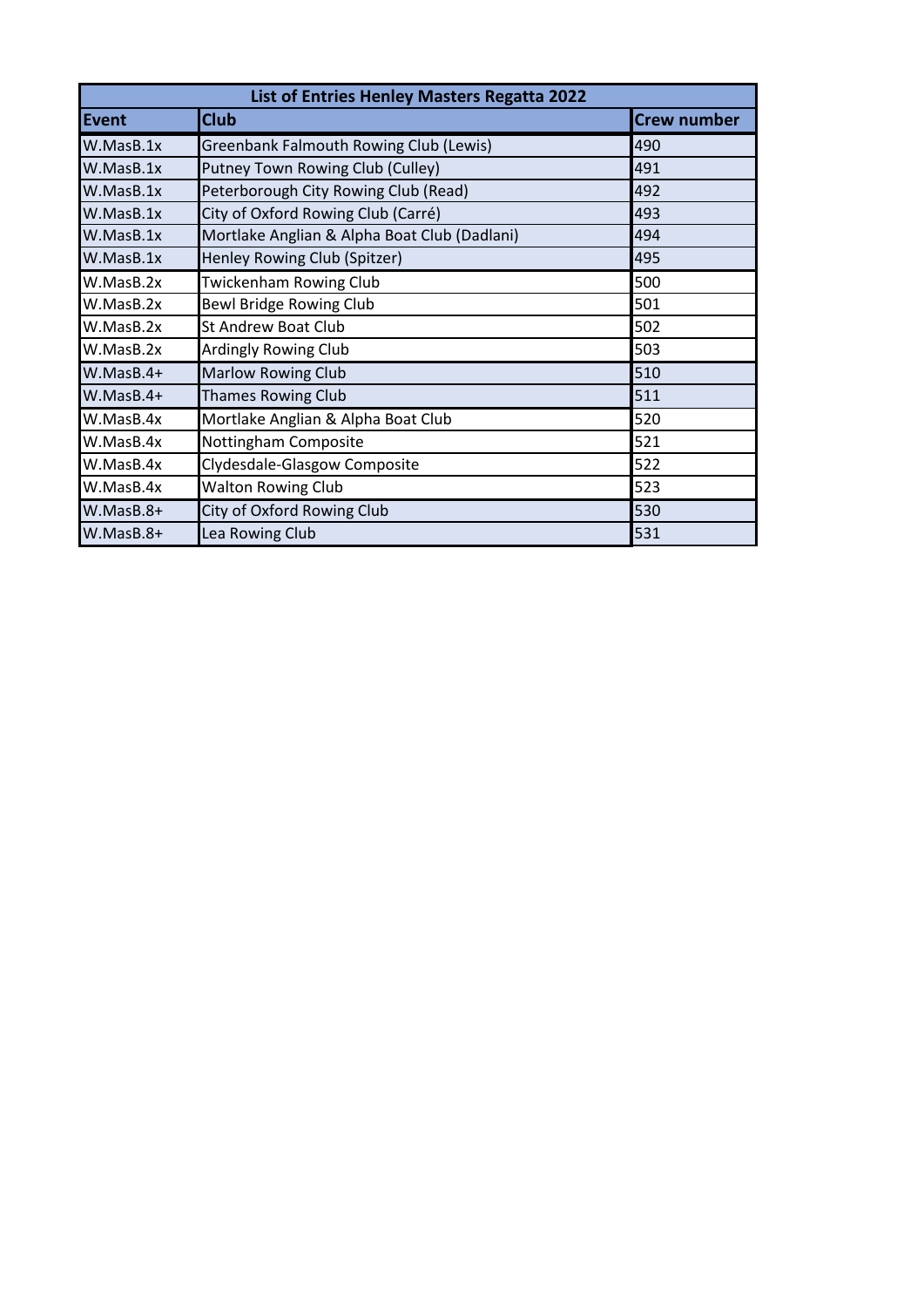| List of Entries Henley Masters Regatta 2022 |                                             |                    |
|---------------------------------------------|---------------------------------------------|--------------------|
| <b>Event</b>                                | <b>Club</b>                                 | <b>Crew number</b> |
| W.MasC.1x                                   | Norwich Rowing Club (Skailes)               | 540                |
| W.MasC.1x                                   | Cambridge Boat Club (USA) (Avery)           | 541                |
| W.MasC.1x                                   | Kingston Rowing Club (Saunders)             | 542                |
| W.MasC.1x                                   | Mortlake Anglian & Alpha Boat Club (Wild)   | 543                |
| W.MasC.1x                                   | <b>Bristol Ariel Rowing Club (Marshall)</b> | 544                |
| W.MasC.1x                                   | <b>Worcester Rowing Club (Crozier)</b>      | 545                |
| W.MasC.2x                                   | <b>Kingston Rowing Club</b>                 | 550                |
| W.MasC.2x                                   | Mortlake Anglian & Alpha Boat Club          | 551                |
| W.MasC.2x                                   | Hexham-Berwick Composite                    | 552                |
| W.MasC.2x                                   | Putney Town Rowing Club (Lozano Licona)     | 553                |
| W.MasC.2x                                   | Wiener-Bair Island Composite                | 554                |
| W.MasC.2x                                   | Putney Town Rowing Club (Moore)             | 555                |
| W.MasC.4-                                   | <b>Putney Town Rowing Club</b>              | 560                |
| W.MasC.4-                                   | <b>Weybridge Rowing Club</b>                | 561                |
| W.MasC.4-                                   | <b>Ardingly Rowing Club</b>                 | 562                |
| $W.MasC.4+$                                 | Monmouth Rowing Club                        | 570                |
| $W.MasC.4+$                                 | Auriol Kensington Rowing Club               | $\overline{571}$   |
| W.MasC.4+                                   | Nottingham Rowing Club                      | 572                |
| W.MasC.4+                                   | <b>Twickenham Rowing Club</b>               | 573                |
| W.MasC.4x                                   | <b>Exeter-Star Composite</b>                | 580                |
| W.MasC.4x                                   | Chinook Performance Racing, USA             | 581                |
| W.MasC.4x                                   | <b>Team Keane Sculling School</b>           | 582                |
| W.MasC.4x                                   | <b>Putney Town Rowing Club</b>              | 583                |
| W.MasC.4x                                   | <b>Reading Rowing Club</b>                  | 584                |
| W.MasC.4x                                   | Aberdeen Boat Club                          | 585                |
| W.MasC.4x                                   | <b>Thames Rowing Club</b>                   | 586                |
| W.MasC.4x                                   | Avon County Rowing Club                     | 587                |
| W.MasC.4x                                   | <b>Broxbourne Rowing Club</b>               | 588                |
| W.MasC.4x                                   | Bradford on Avon Rowing Club                | 589                |
| W.MasC.8+                                   | <b>Twickenham Rowing Club</b>               | 600                |
| W.MasC.8+                                   | Kingston Rowing Club                        | 601                |
| W.MasC.8+                                   | Aberdeen Boat Club                          | 602                |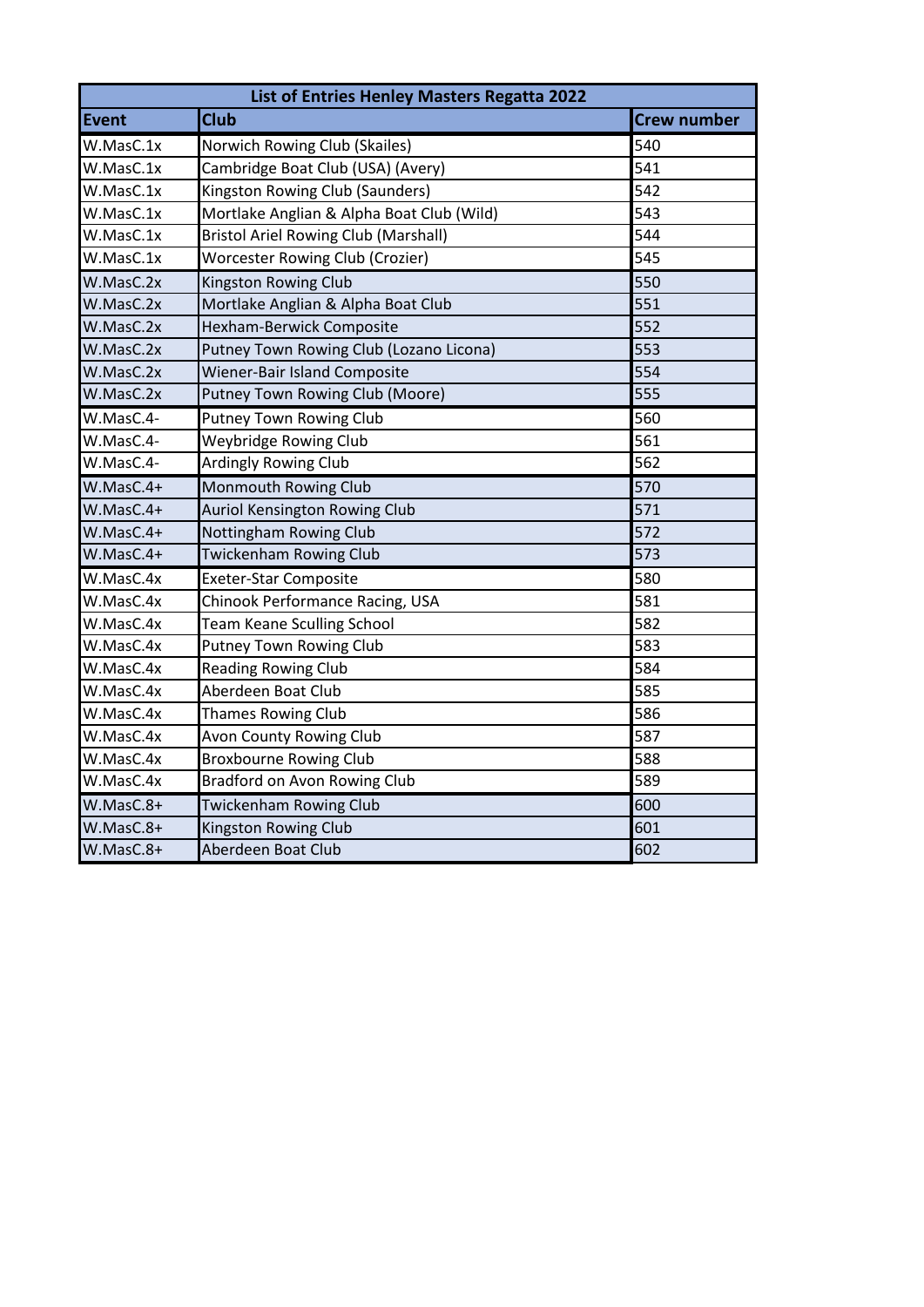| List of Entries Henley Masters Regatta 2022 |                                             |                    |
|---------------------------------------------|---------------------------------------------|--------------------|
| Event                                       | <b>Club</b>                                 | <b>Crew number</b> |
| W.MasD.1x                                   | Trentham Boat Club (Satchithananda)         | 610                |
| W.MasD.1x                                   | Marin Rowing Association, USA (Bowman)      | 611                |
| W.MasD.1x                                   | Putney Town Rowing Club (Pontes de Freitas) | 612                |
| W.MasD.1x                                   | <b>Bedford Rowing Club (Armstrong)</b>      | 613                |
| W.MasD.1x                                   | Milton Keynes Rowing Club (Marshall)        | 614                |
| W.MasD.1x                                   | Molesey Boat Club (Sturtridge)              | 615                |
| W.MasD.1x                                   | Christchurch Rowing Club (Hart)             | 616                |
| W.MasD.2x                                   | Lagan-Belfast Composite                     | 620                |
| W.MasD.2x                                   | <b>Upper Thames Rowing Club</b>             | 621                |
| W.MasD.2x                                   | Barnes Bridge Ladies Rowing Club            | 622                |
| W.MasD.2x                                   | <b>Star-Bedford Composite</b>               | 623                |
| W.MasD.4+                                   | <b>Auriol Kensington Rowing Club</b>        | 630                |
| $W.MasD.4+$                                 | <b>Putney Town Rowing Club</b>              | 631                |
| W.MasD.4+                                   | <b>Nottingham Rowing Club</b>               | 632                |
| W.MasD.4+                                   | Monmouth Rowing Club                        | 633                |
| W.MasD.4x                                   | <b>Eton Excelsior Rowing Club</b>           | 640                |
| W.MasD.4x                                   | <b>Marlow Rowing Club</b>                   | 641                |
| W.MasD.4x                                   | <b>Tideway Scullers School</b>              | 642                |
| W.MasD.4x                                   | Mortlake Anglian & Alpha Boat Club          | 643                |
| W.MasD.4x                                   | <b>Bewl Bridge Rowing Club</b>              | 644                |
| W.MasD.4x                                   | <b>Warwick Boat Club</b>                    | 645                |
| W.MasD.4x                                   | Christchurch Rowing Club                    | 646                |
| W.MasD.4x                                   | <b>Walton Rowing Club</b>                   | 647                |
| W.MasD.8+                                   | Dart Totnes Amateur Rowing Club             | 660                |
| W.MasD.8+                                   | <b>Putney Town Rowing Club</b>              | 661                |
| W.MasD.8+                                   | Marin Rowing Association, USA               | 662                |
| W.MasD.8+                                   | Chinook Performance Racing, USA             | 663                |
| W.MasD.8+                                   | Mortlake Anglian & Alpha Boat Club          | 664                |
| W.MasD.8+                                   | <b>Broxbourne Rowing Club</b>               | 665                |
| W.MasD.8+                                   | York City Rowing Club                       | 666                |
| W.MasD.8+                                   | Milton Keynes Rowing Club                   | 667                |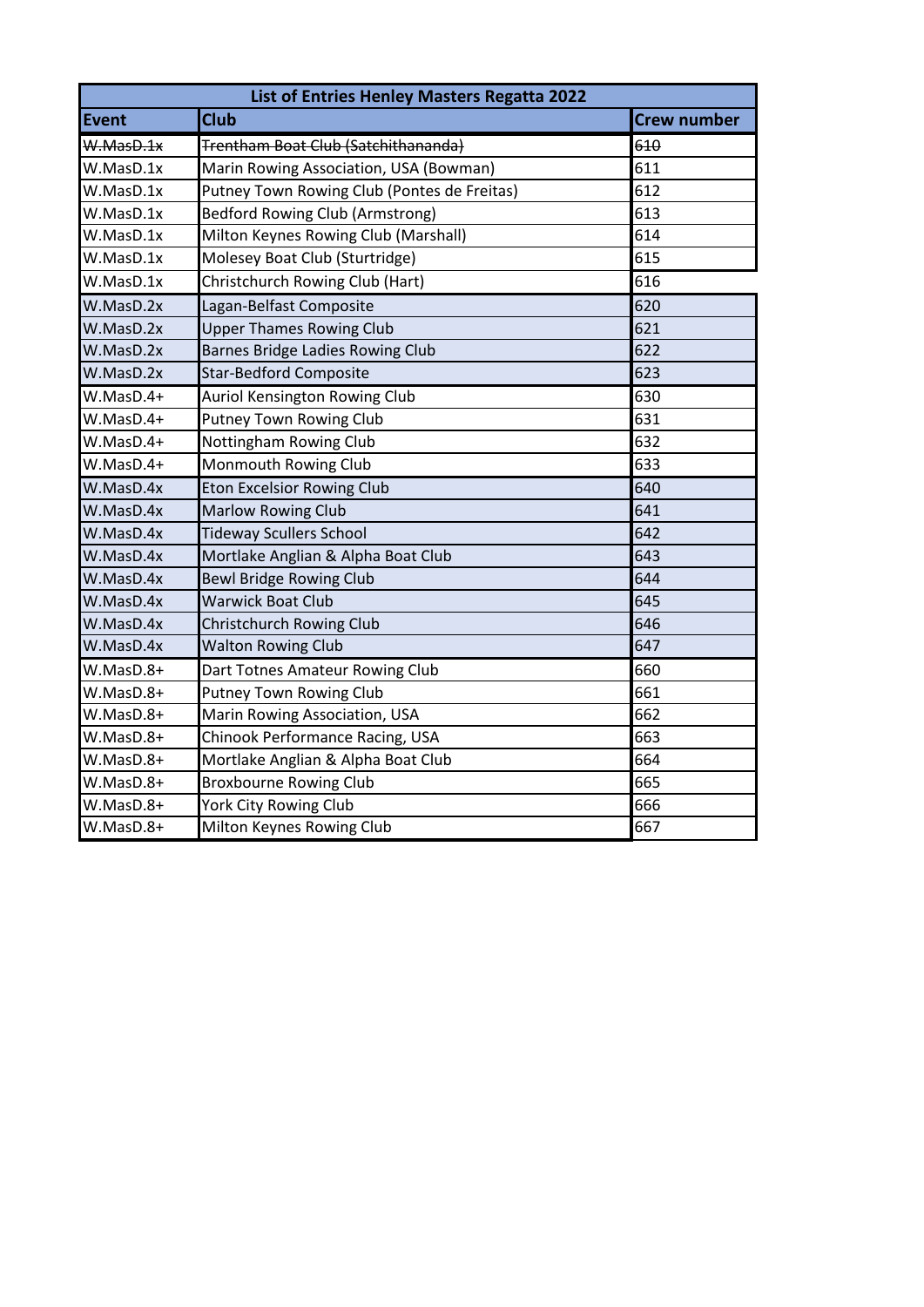| List of Entries Henley Masters Regatta 2022 |                                                  |                    |
|---------------------------------------------|--------------------------------------------------|--------------------|
| Event                                       | <b>Club</b>                                      | <b>Crew number</b> |
| W.MasE.1x                                   | <b>Tees Rowing Club (Lewis)</b>                  | 670                |
| W.MasE.1x                                   | Tideway Scullers School (Hickmott)               | 671                |
| W.MasE.1x                                   | Cantabrigian Rowing Club (Auty-Jacklin)          | 672                |
| W.MasE.1x                                   | Reading Rowing Club (Shimron)                    | 673                |
| W.MasE.1x                                   | Auriol Kensington Rowing Club (Watson)           | 674                |
| W.MasE.2x                                   | <b>Sudbury Rowing Club</b>                       | 680                |
| W.MasE.2x                                   | Dallas-Texas Composite                           | 681                |
| W.MasE.2x                                   | Tideway Scullers School (Primmer)                | 682                |
| W.MasE.2x                                   | Durham Amateur Rowing Club                       | 683                |
| W.MasE.2x                                   | <b>Henley Rowing Club</b>                        | 684                |
| W.MasE.2x                                   | Auriol Kensington-Tideway Scullers Composite     | 685                |
| $W.MasE.4+$                                 | Marin Rowing Association, USA                    | 690                |
| $W.MasE.4+$                                 | <b>Worcester Rowing Club</b>                     | 691                |
| W.MasE.4x                                   | <b>Falcon Boat Club</b>                          | 700                |
| W.MasE.4x                                   | <b>Eton Excelsior Rowing Club</b>                | 701                |
| W.MasE.4x                                   | Lagan Scullers' Club, Ireland                    | 702                |
| W.MasE.4x                                   | Mortlake Anglian & Alpha Boat Club               | 703                |
| W.MasE.4x                                   | <b>Tideway Scullers School</b>                   | 704                |
| W.MasE.4x                                   | <b>Ardingly Rowing Club</b>                      | 705                |
| W.MasE.4x                                   | Cantabrigian-Cercle Nautique de France Composite | 706                |
| W.MasE.4x                                   | Christchurch Rowing Club                         | 707                |
| W.MasE.4x                                   | Minerva Bath-Bradford Composite                  | 708                |
| $W.MasE.8+$                                 | Marin Rowing Association, USA                    | 720                |
| $W.MasE.8+$                                 | Tideway Scullers-Cambridge (USA) Composite       | 721                |
| W.MasE.8+                                   | <b>York City Rowing Club</b>                     | 722                |